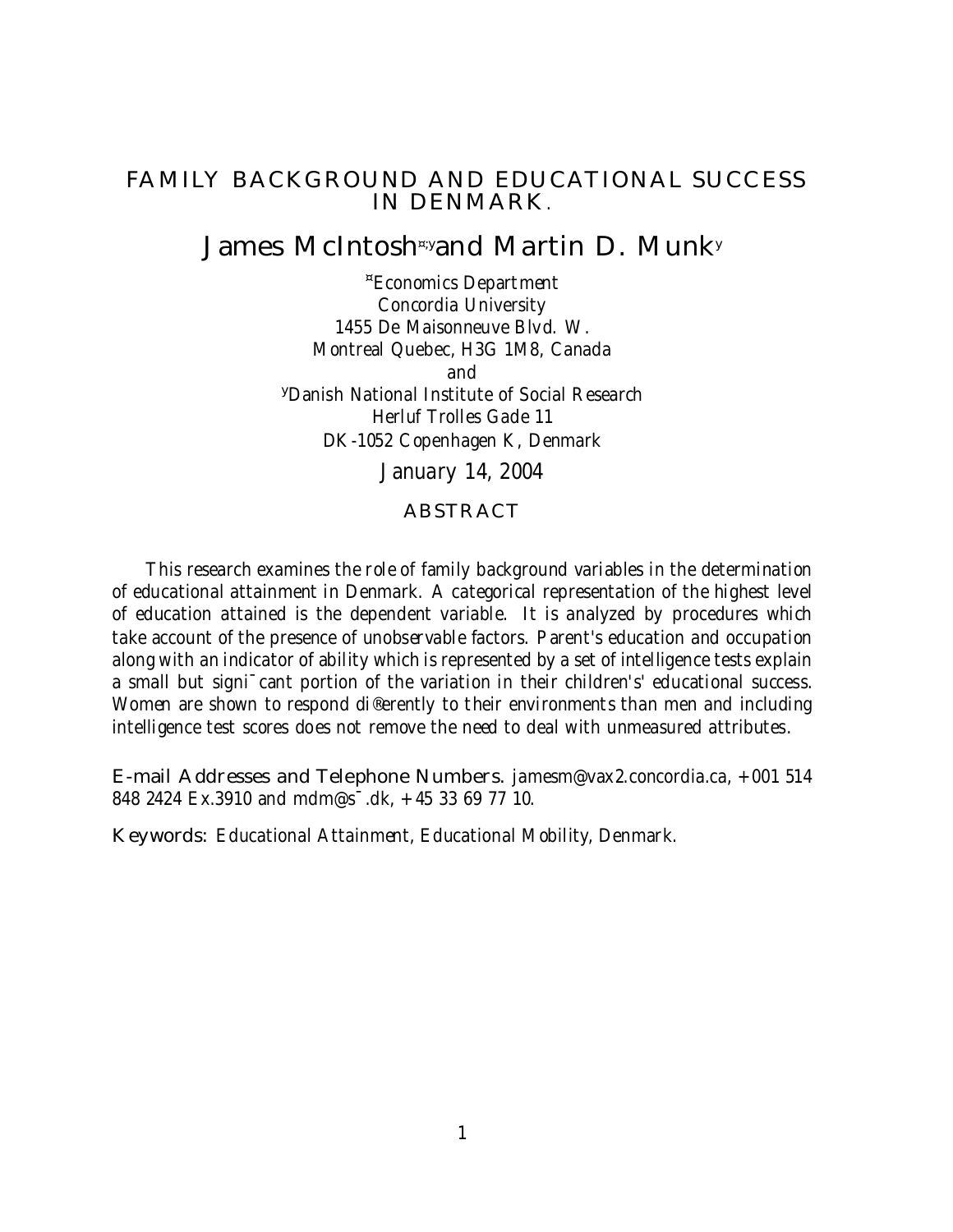### FAMILY BACKGROUND AND EDUCATIONAL SUCCESS IN DENMARK

Educational attainment and the extent to which an individual participates in the educational system is, perhaps, the single most important factor in the determination of lifetime economic success. Although some research has been undertaken to explain the determinants of educational attainment it is far from being complete and there are many unresolved issues. This study examines the determinants of educational attainment of a sample of Danish students who were fourteen in 1968 and who participated in the 1968 Danish Longitudinal Survey of Youth. Attention focuses on factors involving the respondent's social and economic background and the occupational and educational characteristics of the respondent's parents.

In 1968 E.J. Hansen (1995), a researcher at The Danish National Institute of Social Research, organized a series of surveys of a sample of Danish children who were born in late 1954 or early in 1955. The data from this survey was analyzed by him and Ârum (1971) using simple tabular statistical procedures. However, new methods have been developed for analyzing of this type data and it is our intention to apply these in a systematic way to explain Danish educational attainments.

The paper has the following format. The next section provides a brief review of the literature on educational attainments as well as some of the statistical procedures that have been used in its analysis. In section 3 Danish educational attainment data is analyzed using both ordered and unordered probability models model which are estimated by procedures which take into account the presence of unobservable factors. Our procedures are in the spirit of the work of Cameron and Heckman (1998), but are more general. Econometric issues and the results of what other Scandinavian researchers in this area have found are also discussed in section 4.

# 1 The Educational Attainment Literature: A Brief Review

There are two ways of measuring educational attainment; one is completed years of schooling and the other is a categorical representation indicating the most advanced level achieved. Our preference is for the latter because in Denmark there are usually a number of educational outcomes that can be achieved with the same number of years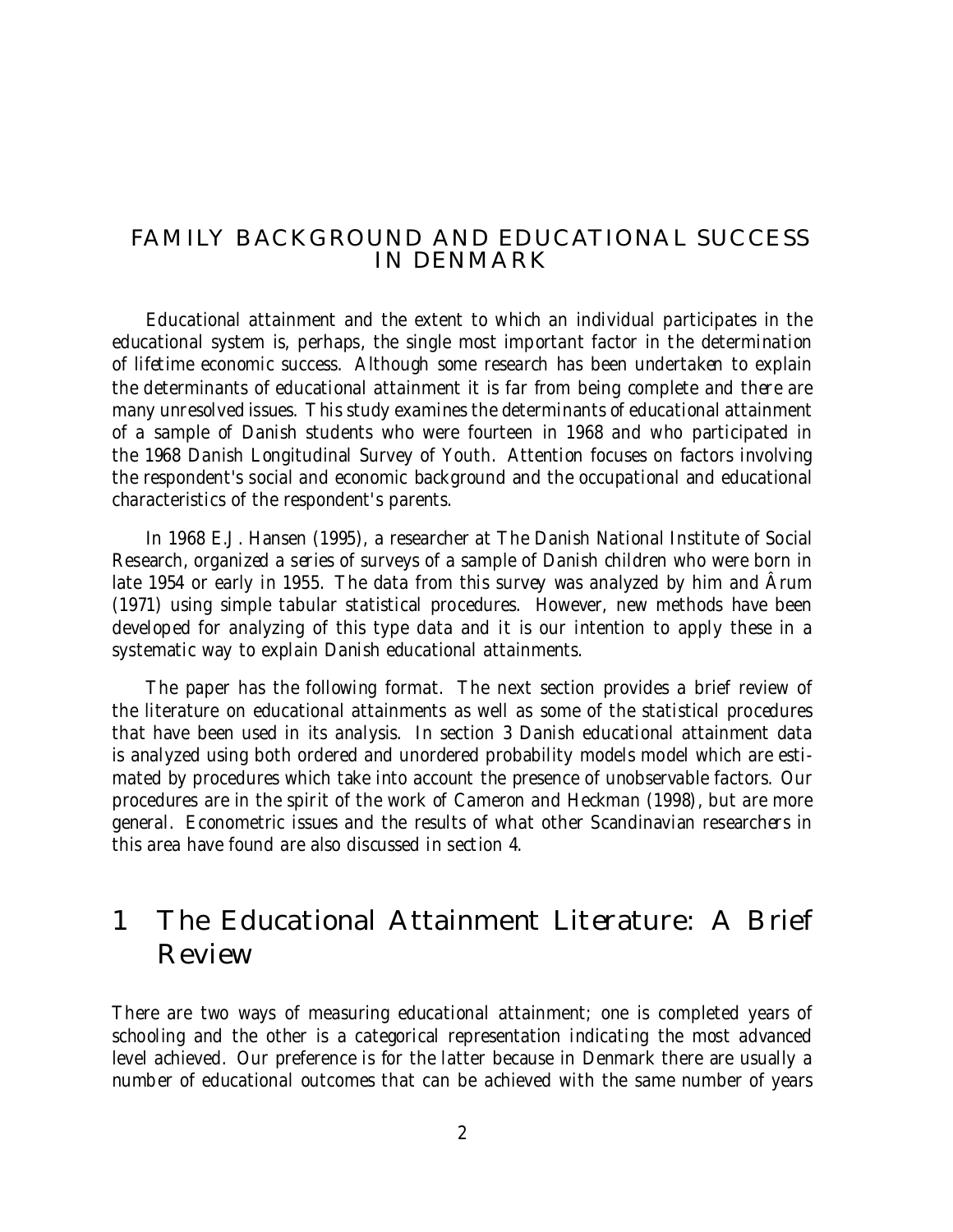of formal schooling. For example, there are respondents in our sample with university degrees who took the same number of years to complete their schooling as some of the respondents with an apprenticeship or vocational quali¯cation.

Much of the early literature on educational attainment and mobility used regression methods applied to years of completed schooling. Featherman, Hauser, and Sewell (1975) is an example but there are many more studies, many of which, are surveyed in Haveman and Wolfe (1995). Examples of this type of analysis after 1995 are the study of Dearden et al (1997) using the British National Child Development Survey. They ¯nd that father's years of education, mother's years of education, birth order, type of school, father's occupation, and the  $\bar{ }$ nancial state of the household were signi $\bar{ }$ cant in explaining completed years of school for both men and women. Like many other studies they ¯nd that mother's education is more important than that of the father even when scores from both verbal and mathematical ability tests are included as regressors. Similar results for the United States have been obtained by Peters and Mullis (1997), Fischer et al (1996), and Korenman and Winship (2000, Appendix B).

In addition to the di $\pm$ culties arising from the weak relationship between years of schooling and the actual quali<sup>-</sup>cation obtained the regression model has been criticized because of its alleged failure to capture the sequential nature of educational decisions. Mare (1980) was one of the <sup>-</sup>rst to make this point<sup>1</sup> and this position has become one of the cornerstones of sociological research. This is unfortunate because the regression model is an appropriate methodology for this type of data provided the problem of unobservable variables is treated explicitly.<sup>2</sup>

There is also a large volume of research devoted to explaining educational categories. The Mare model can also be applied to educational categories that are sequential. The papers in the Blossfeld and Shavit (1993) volume treat education in this fashion. A recent contribution to this literature is an American study based on the Panel Study of Income Dynamics by Conley (2001). Unfortunately, as Cameron and Heckman show, the major conclusions which the researchers drew from this type of analysis are problematic and arise as an artifact of the logit speci¯cation of the stage probabilities when no account is taken of unobservables. However, their procedure of treating the categorical probabilities for US males in the National Longitudinal Survey of Youth by an ordered probability model corrected for unobserved heterogeneity is certainly legitimate and, as they show, is superior on the basis of non-nested criteria to the Mare model.

Ordered models like those which Cameron and Heckman advocate are becoming more common in the literature. Francesconi (2002) using the National Child Develop-

<sup>&</sup>lt;sup>1</sup> Bourdieu and Passeron (1977) also pointed out that it was important to take the problem of selection into account

<sup>2</sup>This result may be found in McIntosh and Munk (2003).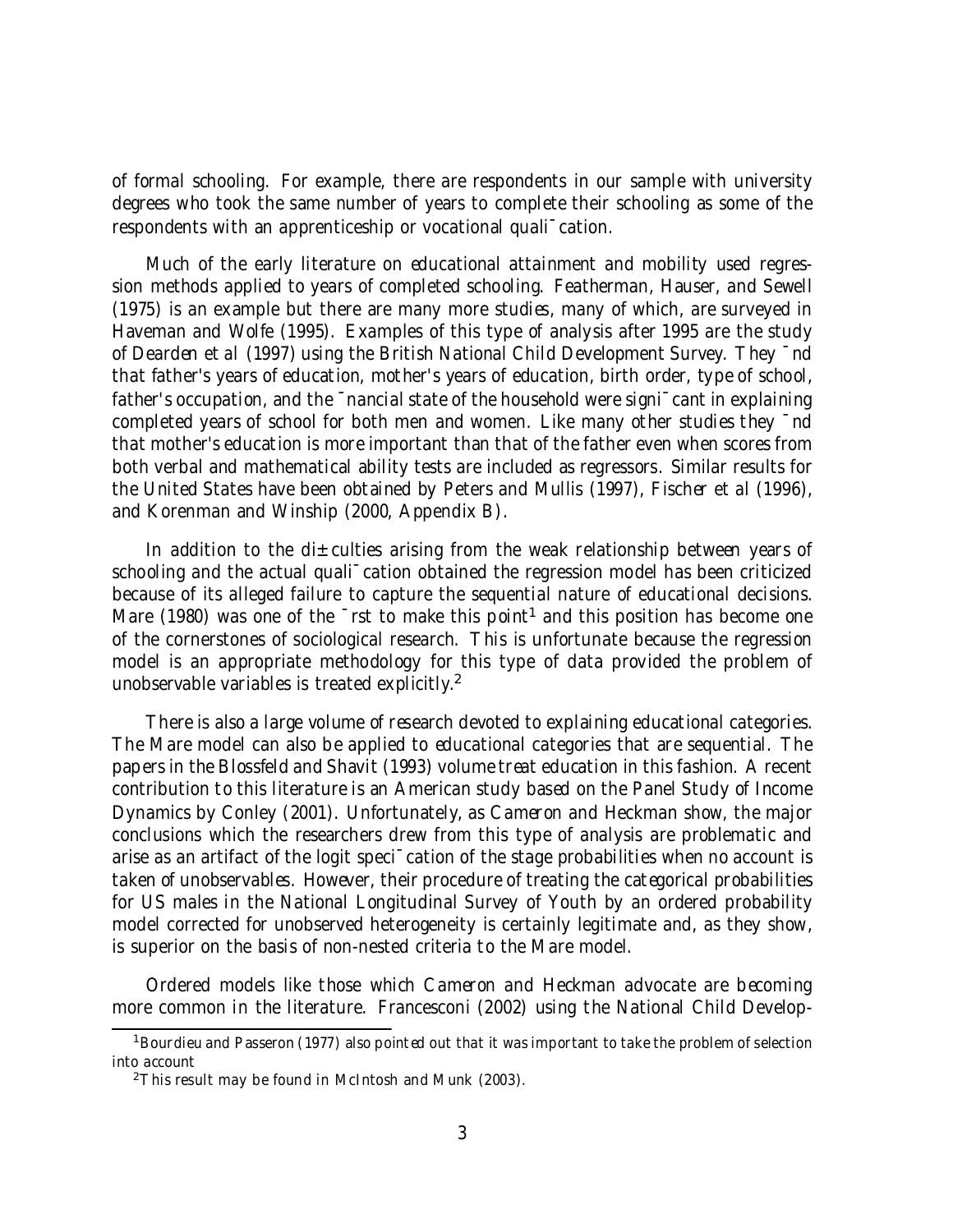ment Survey is one recent example as is Lauer (2003) who uses a bivariate-variate version of the Cameron-Heckman model on French and German data. Unordered logit models are also popular and are used to explain individual educational outcome probabilities as functions of covariates. These represent household background variables like the educational quali<sup>-</sup>cations of the parents, variables relating to the environment in which the respondents lived as children, and variables pertaining to the place of the household in the social hierarchy. Breen and Jonsson (2000), for example, use social class of the parents as well as information on the particular path that the respondent took to his or her terminal educational destination.

# 2 The Danish Data and its Analysis

The Danish National Institute of Social Research Longitudinal Youth Survey is a sample from the cohort of individuals who were born in 1954. A random sample of students aged fourteen were interviewed in 1968. The 3151 individuals (1562 girls and 1589 boys) in this survey were ¯rst contacted in 1968 and have been re-interviewed in 1976, 1992 and ¯nally the most recent being 2001 (additional data was collected in 1969, 1970, 1971 and 1973). The survey was carefully designed and implemented. As a result most of the respondents answered most of the questions and the attrition rate over the thirty-three years between the ¯rst and last interviews was not large enough to prevent it from being a valuable source of information. In addition to collecting detailed information on the parents and households the initial survey concentrated on the educational activities of the respondents by administering intelligence tests. Information on their educational attainments was collected in 1992.

The educational categories are outcomes that are the possible alternatives that Danish students could have chosen after the completion of compulsory schooling (grade 9). The categories: no higher education and vocational education are self explanatory. Examples of higher education are police training for short higher education, teacher training for middle, and university for higher.

Summaries of the key variables are displayed in Table 1. The data for occupation and education refer to categories so the mean is just the proportion of respondents with a parent in this category. Fathers' occupations are, in order, the reference group which contains the unemployed, those not looking for work and other, unskilled, skilled, self employed without subordinates, and self employed with subordinates. Parental educational categories are eight or nine years of elementary school, some middle school, completed middle school, vocational training, and high school, with the reference group containing very low levels of schooling and missing educational attainment levels.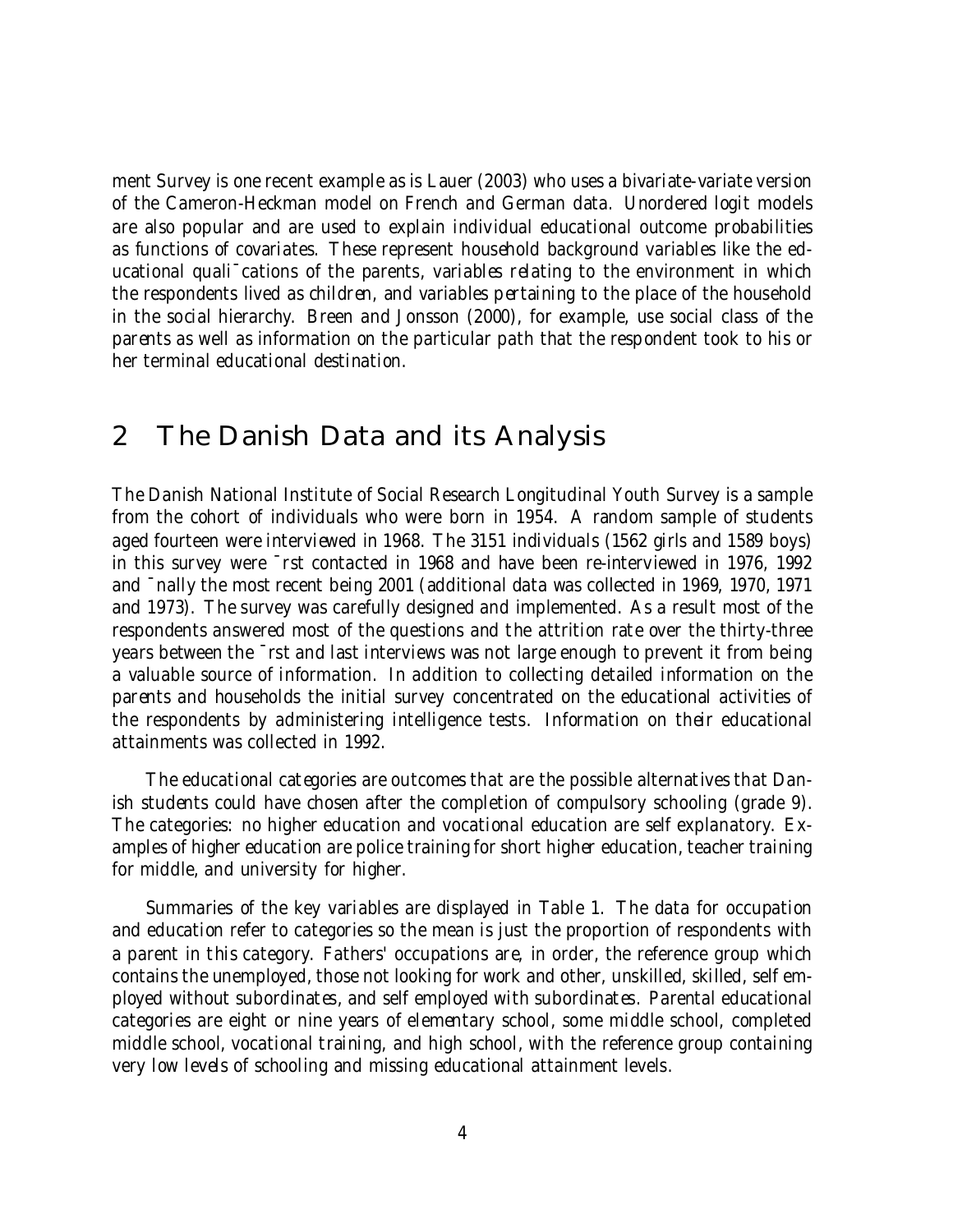Test scores are the number of correct answers obtained on the individual tests. The ¯rst test had seventy questions and the last two forty. Income is pre-tax household income measured in thousands of Danish Kroner. The variable `mother home' is a categorical variable which takes the value one if the respondent's mother was not involved in employment outside the home. The variables `broken home', `number of siblings', and `urban' are what they appear to be and `class quality' is an assessment by the class teacher as to the quality of the average student in the class. It takes the value one if the teacher thought that the class was excellent or very good.

| Variable                                    | Males         | Females       |
|---------------------------------------------|---------------|---------------|
| Education                                   |               |               |
| $E_1$ None                                  | 0.31(0.19)    | 0.33(0.13)    |
| E <sub>2</sub> Apprenticeship or Vocational | 0.32(0.10)    | 0.37(0.14)    |
| E <sub>3</sub> Short Higher                 | 0.16(0.07)    | 0.09(0.04)    |
| $E_4$ Middle Higher                         | 0.17(0.12)    | 0.12(0.06)    |
| E <sub>5</sub> Long Higher                  | 0.04(0.07)    | 0.10(0.12)    |
| <b>Test Scores</b>                          |               |               |
| Verbal                                      | 35.73 (10.05) | 35.25 (10.92) |
| Spatial                                     | 21.41 (7.95)  | 22.71 (8.76)  |
| Inductive                                   | 21.78 (9.19)  | 21.85 (9.61)  |
| Family Background                           |               |               |
| Income                                      | 30.36 (16.88) | 30.75 (16.80) |
| Mother Home                                 | 0.37(0.48)    | 0.37(0.48)    |
| <b>Financial Problems</b>                   | 0.25(0.43)    | 0.20(0.40)    |
| <b>Broken Home</b>                          | 0.13(0.34)    | 0.11(0.31)    |
| Number of Siblings                          | 2.13(1.50)    | 2.05(0.03)    |
| Urban                                       | 0.24(0.43)    | 0.25(0.43)    |
| School Quality                              | 0.36(0.48)    | 0.33(0.47)    |
| Father's Occupation                         |               |               |
| Other Types                                 | 0.39(0.49)    | 0.40(0.49)    |
| Occupation type 1                           | 0.12(0.33)    | 0.14(0.35)    |
| Occupation type 2                           | 0.23(0.42)    | 0.20(0.40)    |
| Occupation type 3                           | 0.13(0.34)    | 0.11(0.32)    |
| Occupation type 4                           | 0.14(0.34)    | 0.15(0.35)    |
| <b>Father's Education</b>                   |               |               |
| Other Types                                 | 0.59(0.49)    | 0.57(0.49)    |
| Educational category 1                      | 0.09(0.29)    | 0.08(0.28)    |
| Educational category 2                      | 0.02(0.15)    | 0.03(0.18)    |
| Educational category 3                      | 0.08(0.27)    | 0.08(0.27)    |
| Educational category 3                      | 0.08(0.27)    | 0.09(0.29)    |
| Educational category 5                      | 0.05(0.21)    | 0.05(0.22)    |
| Mother's Education                          |               |               |
| Other Types                                 | 0.59(0.49)    | 0.58(0.49)    |
| Educational category 1                      | 0.10(0.30)    | 0.10(0.29)    |
| Educational category 2                      | 0.03(0.18)    | 0.03(0.18)    |
| Educational category 3                      | 0.07(0.26)    | 0.07(0.26)    |
| Educational category 4                      | 0.10(0.30)    | 0.11(0.31)    |
| Educational category 5                      | 0.03(0.16)    | 0.03(0.17)    |

TABLE 1 Variable Means and (Standard Deviations)

The initial framework for analyzing the data will be a mixed ordered probability model. Later the results from this model will be compared with an unordered logit model.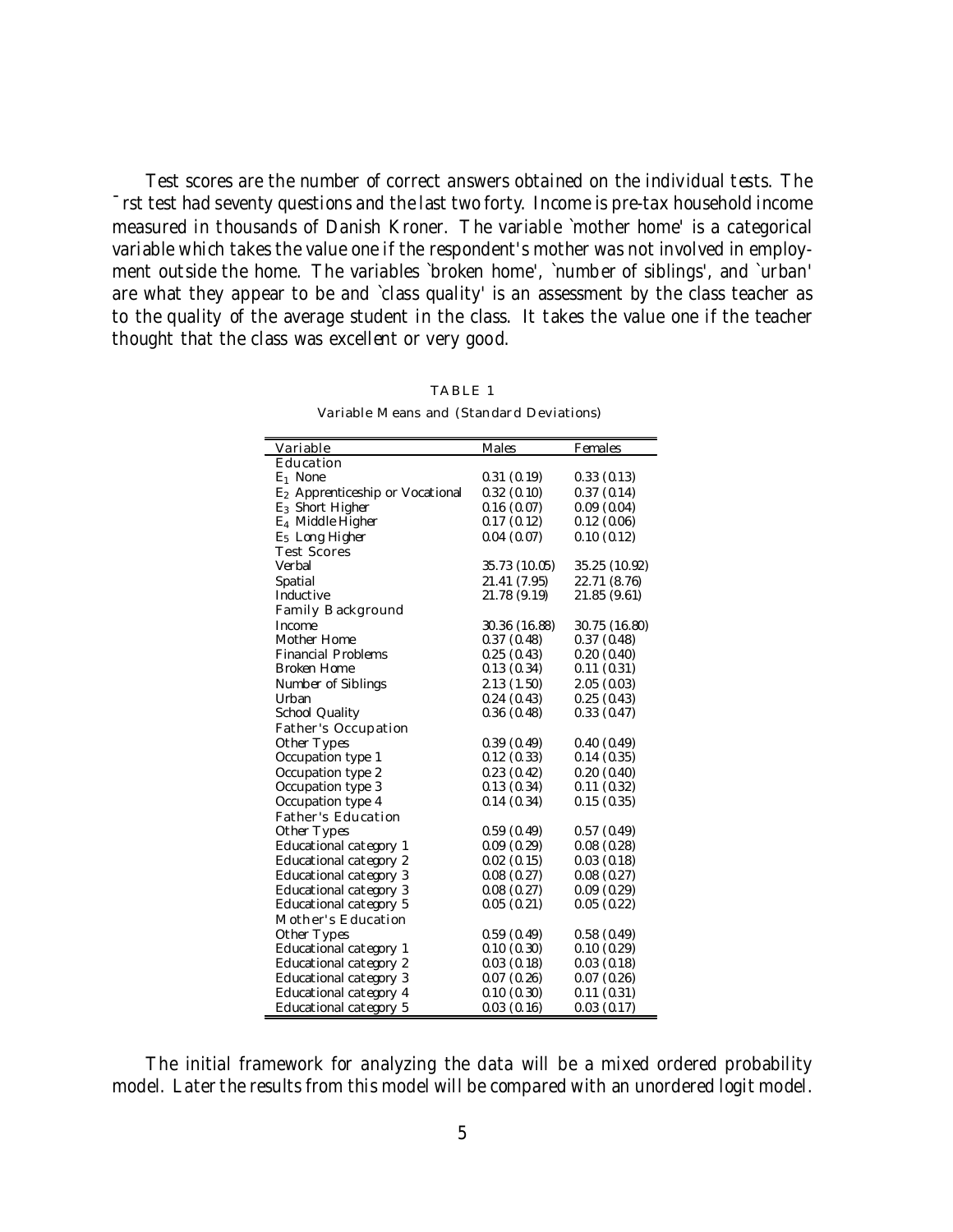Following Heckman and Singer (1984) and Cameron and Heckman (1998), unobservables will be treated by assuming that there are a small number of types of respondent and that for type ` educational categories are determined by a latent variable crossing a set of thresholds. Assuming that there are L di®erent types of individual this latent variable has a probability distribution which is a mixture of normal distributions,  $\mathbf{P}$ 

`=1  $p\cdot N(1\cdot; M)$ ; where  $p\cdot$  is the probability of type `,  $p\cdot = 1$ , and  $1\cdot (X_1; \neg) = \neg X_1$ , where  $\mathsf{X}_\mathsf{i}$  is a vector of covariates. for individual i. This distribution has a mean which is equal to  $\overset{\mathbf{p}}{=}$  p $\cdot$   $\times$ <sub>i</sub>: Another way of describing this process is to write  $\cdot$   $(X_i; \overset{\frown}{\cdot})$  as  $(1)(X_i; \bar{a}) + \mu^2(X_i; \bar{a})$ : Researchers often assume that the  $\mu$  are constants which alter the mean. Here, however, we are assuming that there are unobservable e®ects which alter the mean of the distribution which are correlated with the characteristics of the household. When the functions  $(1;\mu)$  are linear we get the above representation. In practice, only a small number of distributions can be used in this procedure. Most practitioners  $\overline{\phantom{a}}$  nd that two is usually enough. We do as well, although we actually estimate models involving three mixing distributions to show that two is always su $\pm$ cient. Parameter estimates are shown in Table 2.

While it is clear form the data in Table 1 that the educational categories are nonsequential in the sense that the lower level programmes do not have to be taken before going on to higher level programmes they can be seen as ordered in terms of their di $\pm$ culty, skill requirements, and the number of years (on average) needed to complete them. As a result an ordered probability model is a reasonable candidate for analyzing the data on educational categories whereas the Mare transition model is clearly not. Unordered models are also possible. Both alternatives are considered here and the ordered models are shown to be superior on the basis of non-nested tests. These are discussed in more detail in the next section which also summarizes the results from these models and discusses their implications for understanding the Danish educational system as well a series of issues that other researchers have raised.

## 3 Discussion Of The Results

Family background variables which include characteristics of the household when the respondent was going to school, and the educational and occupational characteristics of the respondent's parents together with the respondent's academic ability, as measured by a set of intelligence tests explain a small but signi¯cant amount of the variation in the probabilities of the educational categories. As Table 3 shows, including all of the explanatory variables in a mixed probability model explains about eleven percent of the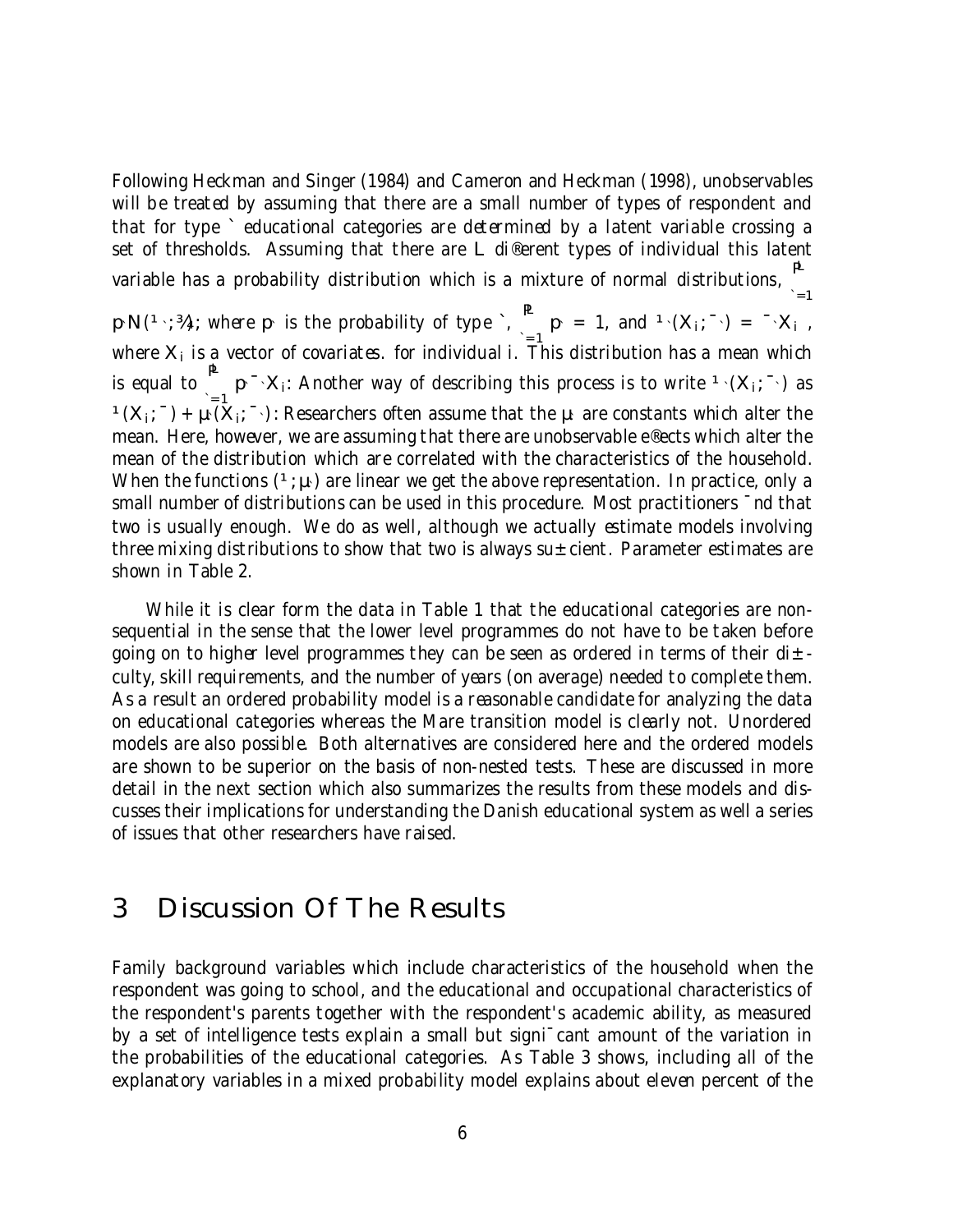| ABI |  |
|-----|--|
|-----|--|

| Parameter Estimates and (Standard Errors)    |                     |                      |  |  |
|----------------------------------------------|---------------------|----------------------|--|--|
| $\text{Coe} \pm \text{cient of}$<br>Variable | Males               | Female               |  |  |
| <b>Test Scores</b>                           |                     |                      |  |  |
| Verbal                                       | $0.05^{\mu}$ (0.01) | 0.01(0.01)           |  |  |
| Spatial                                      | 0.00(0.01)          | 0.01(0.01)           |  |  |
| I nduct ive                                  | $0.06π$ (0.01)      | $0.05π$ (0.01)       |  |  |
| Family Background                            |                     |                      |  |  |
| <b>Income</b>                                | $0.02^{\mu}$ (0.00) | 0.01(0.01)           |  |  |
| Mother Home                                  | $0.33^{\mu}$ (0.12) | $0.54^{\mu}$ (0.14)  |  |  |
| <b>Financial Problems</b>                    | $-0.00(0.03)$       | 0.00(0.17)           |  |  |
| Broken Home                                  | $-0.01(0.18)$       | $-0.57π$ (0.21)      |  |  |
| Number of Siblings                           | $-0.03(0.04)$       | $-0.20^{\mu}$ (0.04) |  |  |
| Urban                                        | $0.56^{\mu}$ (0.14) | $0.40^{\mu}$ (0.16)  |  |  |
| School Quality                               | 0.13(0.12)          | 0.12(0.14)           |  |  |
| Father's Occupation                          |                     |                      |  |  |
| Occupation type 1                            | 0.06(0.18)          | 0.57(0.21)           |  |  |
| Occupation type 2                            | $0.47^{\mu}$ (0.20) | 0.52(0.22)           |  |  |
| Occupation type 3                            | $0.66^{\mu}$ (0.19) | $0.88π$ (0.22)       |  |  |
| Occupation type 4                            | $1.16π$ (0.19)      | $1.38π$ (0.20)       |  |  |
| Father's Education                           |                     |                      |  |  |
| Educational category 1                       | $-0.33(0.47)$       | 0.09(0.26)           |  |  |
| Educational category 2                       | $-0.01(0.42)$       | 0.31(0.41)           |  |  |
| Educational category 3                       | $-0.09$ $(0.22)$    | $-0.49(0.31)$        |  |  |
| Educational category 3                       | $0.71^{\mu}$ (0.23) | 0.23(0.30)           |  |  |
| Educational category 5                       | 0.54(0.35)          | $1.13^{x}$ (0.36)    |  |  |
| Mother's Education                           |                     |                      |  |  |
| Educational category 1                       | 0.06(0.21)          | $-0.66π$ (0.25)      |  |  |
| Educational category 2                       | $0.71^{\mu}$ (0.31) | $-0.12(0.37)$        |  |  |
| Educational category 3                       | $0.60^{\mu}$ (0.27) | 0.44(0.30)           |  |  |
| Educational category 4                       | $0.71^{\mu}$ (0.21) | 0.29(0.26)           |  |  |
| Educational category 5                       | 0.14(0.41)          | 0.73(0.46)           |  |  |
| Probability: p <sub>1</sub>                  | $0.69^{\mu}$ (0.04) | $0.45^{\mu}$ (0.03)  |  |  |
| Probability: p2                              | $0.31^{\mu}$ (0.04) | $0.55^{\pi}$ (0.03)  |  |  |
| Ln-likelihood Value                          | $-2005.71$          | $-2034.27$           |  |  |

¤ indicates signi $\bar{c}$  cant at  $\mathcal{D} = 0.05$ .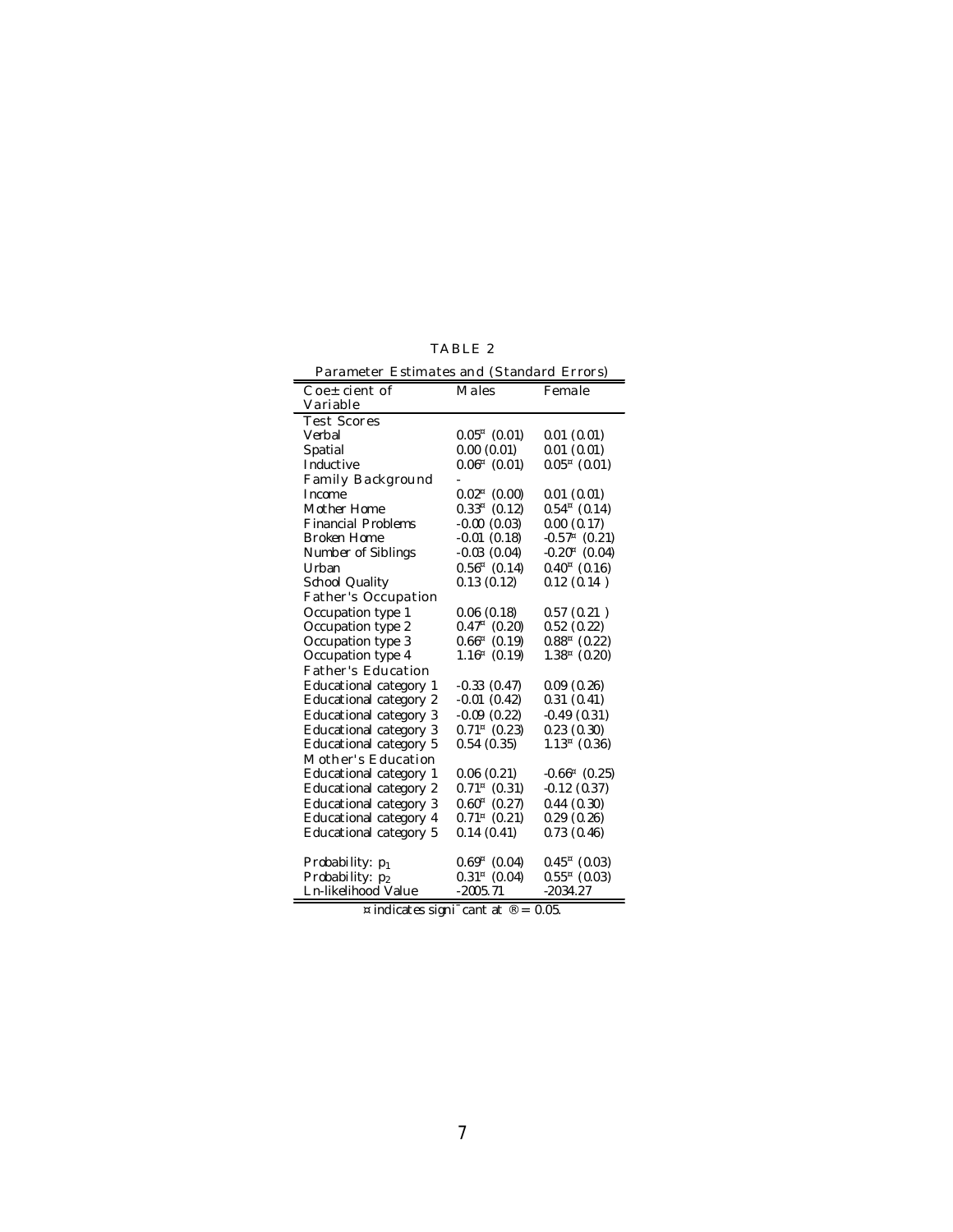| Of Various Types of Variable |                                 |                                 |  |  |
|------------------------------|---------------------------------|---------------------------------|--|--|
| <b>Type of Variable</b>      | <b>Males</b>                    | Female                          |  |  |
|                              | Ln Likelihood Function (Cum. %) | Ln Likelihood Function (Cum. %) |  |  |
| None (Baseline)              | $-2257.79(0.0)$                 | $-2260.92(0.0)$                 |  |  |
|                              |                                 |                                 |  |  |
| Family Background Variables  | $-2095.01(64.5)$                | $-2124(60.2)$                   |  |  |
|                              |                                 |                                 |  |  |
| Family Background            | $-2026.05(91.8)$                | $-2094.08(83.6)$                |  |  |
| Variable and Test Scores     |                                 |                                 |  |  |
|                              |                                 |                                 |  |  |
| Unobserved Heterogeneity     | $-2005.71.$ (100.0)             | $-2034.38(100.0)$               |  |  |

TABLE 3 Relative Contributions To Explained Variation

variation for men and ten percent for women. $^3$  Family background variables are the most important accounting for 64.5 and 60.2 percent of the explained variations in the ln-likelihood functions for the men and women, respectively. The e®ect of test scores is calculated by adding test scores to the model which already includes family background variables. Test scores are added to household background variables rather that the other way around because test scores depend on household background variables. Their inclusion leads to much smaller percentage increases in the two ln-likelihood functions of 27.3 and 13.4, respectively.<sup>4</sup> The importance of ability or intelligence in individual success as opposed to other variables is an issue that has generated much controversy among social scientists. It has also been a subject of a heated debate here in Denmark. Herrnstein and Murray (1994) argued that \intelligence" is the principal driver of success. The reactions to the results outlined in The Bell Curve were for the most part negative. To the extent that test scores represent intelligence, our results could also be seen as not supporting this rather extreme position. However, the question of just how important intelligence is in explaining educational outcomes deserves more detailed consideration than that which comes from the information in Table 3.

In Table 4 we compare the e®ects of household income and the test score on inductive reasoning on educational attainment. These two variables were chosen because both are continuous and have highly signi $\bar{c}$  cant coe $\pm$ cients for at least one of the genders. Conley

<sup>&</sup>lt;sup>3</sup>Goodness of <sup>-</sup>t here is measured by McFadden's  $R^2$  which is the percentage increase in the lnlikelihood function over its baseline value. The baseline value is calculated by constraining the set of covariates to a constant. For men this is (2257.79-2005.71)/2257.79 = 0.11

<sup>&</sup>lt;sup>4</sup>This is not what Marks and McMillan (2003) found using an Australian cohort of students who were tested in 1995. There are several possible reasons why this could happen. The ¯rst and most important is that we are taking account of the fact that test scores depend on family background variables by adding them as regressors to a model which already contains family background variables. Marks and McMillan do the opposite! Secondly, their measure of educational attainment is \participation at university" which should be expected to be more dependent on academic ability than our more general measure of educational attainment.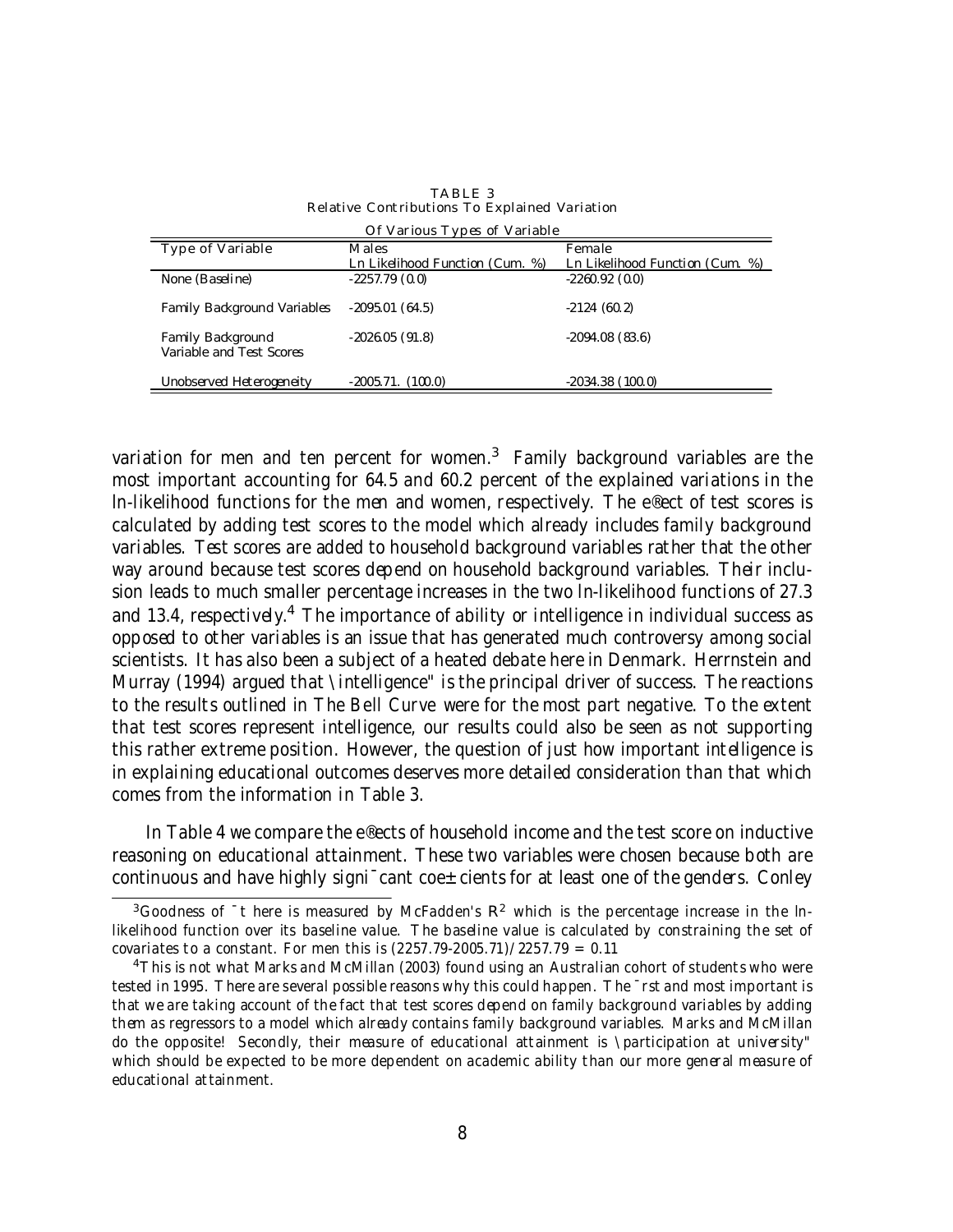| to Educational Attainment |                  |                |                  |                   |  |
|---------------------------|------------------|----------------|------------------|-------------------|--|
| Quartile                  | Males            |                | <b>Females</b>   |                   |  |
|                           | Income           | Net Inductive  | Income           | Net Inductive     |  |
|                           |                  | Reasoning      |                  | Reasoning         |  |
|                           | E۱<br>Łҕ         | E۱<br>E5       | Еĸ               | Eя                |  |
| Bot tom                   | 0.353 0.036      | 0.461 0.022    | 0.368 0.097      | 0.395 0.046       |  |
| Second                    | 0.342 0.023      | 0.295 0.023    | 0.324 0.062      | 0.310 0.056       |  |
| Third                     | 0.365 0.035      | 0.282 0.048    | 0.336 0.078      | 0.303 0.137       |  |
| Top                       | 0.326 0.082      | 0.218 0.067    | 0.271 0.192      | 0.282 0.160       |  |
|                           |                  |                |                  |                   |  |
| Elasticity                | $-0.234$ $0.437$ | $-0.270$ 1.470 | $-0.074$ $0.249$ | $-0.367$<br>1.017 |  |
|                           |                  |                |                  |                   |  |

TABLE 4 Relative Contributions of Income and Inductive Reasoning

(2001) focuses on the e®ects of wealth of the household in which his respondents resided as children. This is much more stable or persistent over long periods of time and, therefore, could give better results. It also provides some information on the household's `tradition of achievement'. Unfortunately, there is no wealth data in our sample.

Inductive reasoning and the household income of the parents are divided into four quartiles. Inductive reasoning scores depend on family background variables so a net score is used. This is computed as the residual in a regression of the score on all of the household background variables. The two entries in the column under Income are the proportions of males with no further education and the proportion with a university education. The column headings are  $E_1$  and  $E_5$ , respectively, corresponding to the notation in Table 1. In the bottom income quartile, for example, 35.3 percent of the male respondents had no further education beyond grade 9 and 3.6 percent had a university education. However, some care should be exercised in interpreting the results of Table 4 since 46.1 percent of the male respondents whose inductive reasoning test score was in the bottom quartile were in the bottom educational category. It seems that intelligence, as measured by the inductive reasoning test operates asymmetrically. Doing poorly on this test makes the higher educational categories much less accessible for male respondents but less so for females. On the other hand, doing well increases the probability of getting a university education but it is less advantageous than having parents in the top quartile of the household income distribution. The elasticities of the probabilities of educational categories are considerably larger for the inductive reasoning test score than for household income. By this measure alone one might be tempted to rank it above household income but this is clearly not justi<sup>-</sup>ed for all respondents, especially those who obtained a university education.

The conclusion from all of this is that intelligence is important but it is just one of many factors which determine educational success. There are several other equally important variables which are observed and explain a small but signi¯cant proportion of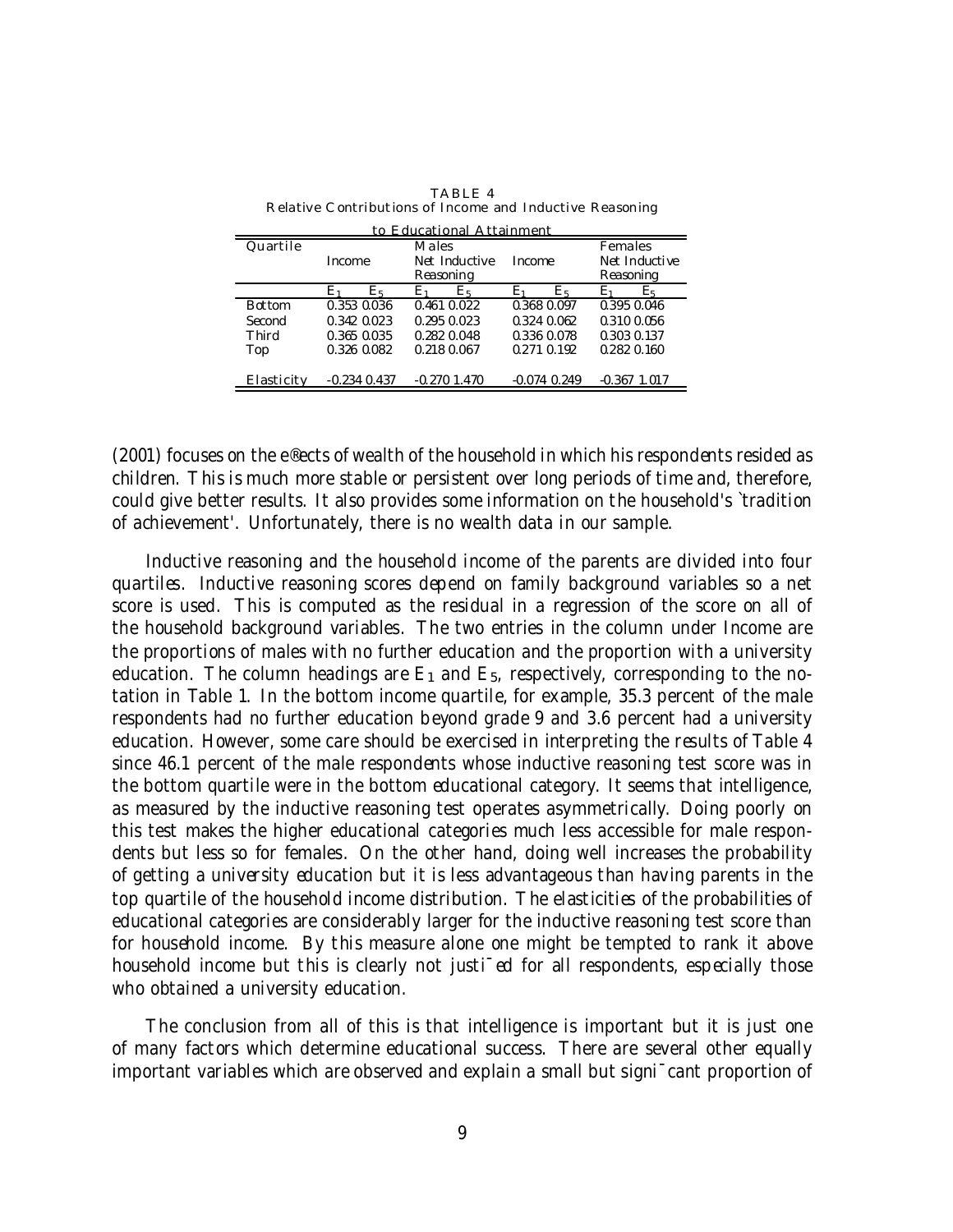the variation in attainments. Furthermore, most of this variation is explained by variables not in the data set. Consequently, the more extreme views outlined in The Bell Curve are not supported by Danish sample survey data and there is no warrant for implementing policies, like selective reproductive programmes based on parental intelligence which are derived from them.

We included income and test score elasticities in Table 4 for another reason. Most of the research on mobility  $\overline{\ }$ nds that dependence on family background variables, sometimes referred to as ascription, declines as the level of attainment increases. Blossfeld and Shavit (1993) is a good example. Our results are quite di®erent. Both income and test score elasticities increase as the educational category increases. 5

Turning now to more detail, father's occupation 6 , and both sets of parental educational dummies are highly signi¯cant as a group. Respondents whose fathers had higher level occupations and whose parents were better educated achieved better academic results. The levels of statistical signi<sup>-</sup>cance are higher for mother's educational levels, perhaps, because some of the e®ects of father's education are incorporated in the occupation of the father. Male educational success was associated with higher household income, having a mother at home, and living in an urban environment. On the other hand, female success depended on a di®erent set of variables. In addition to living in an urban area and having a mother at home, female respondents were adversely a®ected by being in larger families and experiencing household disruptions like the divorce of their parents. The two sexes are su $\pm$ ciently di®erent to warrant separate treatment. Pooling the data and representing gender as a dummy variable is rejected in favour of separate analysis.

One of our results suggested that a child's' educational prospects were penalized when their mothers were working outside the home it should be viewed with considerable caution when it comes to contemporary social relations in Denmark. It is now commonplace for households to have both parents working. Arrangements for accommodating this practice are much better that in the period 1954-72, when these respondents were children or adolescents; there is also very little adverse social pressure against working mothers so it is now largely regarded as acceptable by all concerned including the children involved. 7

<sup>&</sup>lt;sup>5</sup>The elasticities, in ascending order by educational category, are for males: Income, -0.234 -0.040 0.102 0.282 0.437 and Inductive reasoning, -0.270 -0.542 0.023 0.822 2.470 and for females, Income -0.074 0.044 0.037 0.128 0.249 and Inductive reasoning: -0.367 -0.182 0.111 0.492 1.017.

<sup>6</sup>We use occupation rather than social class since our research on income mobility, McIntosh and Munk (2002), revealed this to be a superior measure.

<sup>&</sup>lt;sup>7</sup>One of our colleagues, Else Christensen, suggested that women working was actually a proxy for ¯nancially distressed households since it was usually the case in the 1960's that women worked out of necessity.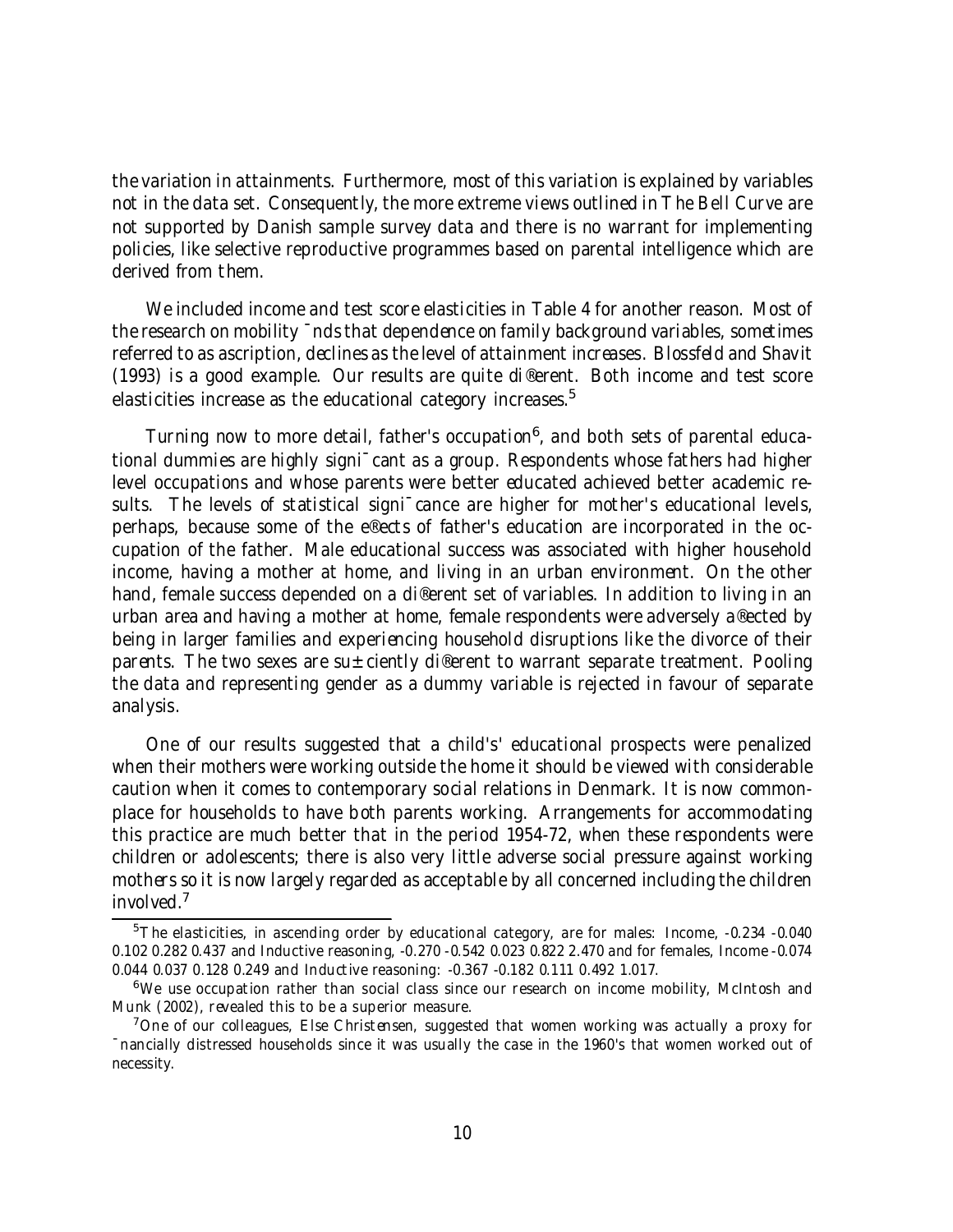Mixture models were employed to take account of unobserved heterogeneity across individuals. Only modest increases in the ln-likelihood functions, 8% for men and 16 % for women, are attributable to mixing which means that only a small part of the explained variation is due to unobservables. However, mixing is required because the mixed distribution has a signi¯cantly higher likelihood value. This is an interesting result. It means that intelligence tests may not fully account for ability. Not having them in a model will produce biased estimates but the parameter estimates will remain biased even if test scores are included and no procedure is employed to correct for unobservables.<sup>8</sup> On the other hand, test scores may adequately re°ect ability but, as Bowles et al (2001) suggest, there are other individual attributes that are likely to a®ect educational performance like ambition, reliability and organizational skills which are missing from the model.

Bourdieu (2000), and with Passeron (1976), as well as in a series of books and papers stretching over the last three decades, has stressed the notion of cultural capital and habitus, an inclination or disposition, in individual educational success. Recent empirical tests of these ideas may be found in Dumais(2002) using the American National Educational Longitudinal Study. Her notion of habitus is `occupational aspiration' (page 50). Our data base contains information on \class aspirations" but this variable is also an outcome variable in the sense that is as well determined by the respondent's family background variables as the respondent's educational attainment. Thus, as Farkas (2003 p. 547) suggests, the respondent' habitus may, in part, be in°uenced by parental habitus. In any case we regard this as an endogenous or outcome variable whose endogeneity is di $\pm$ cult to accommodate in mixture models when they are estimated by maximum likelihood methods.

Notions of cultural capital as represented by parents reading ability and household cultural activities are explored by De Graaf et al (2000). Since both papers have some success with these variables our model's ability to explain the data would be improved if there was more information of this type.

The Danish welfare state has made access to higher education easier for the children of most social groups but there is still a considerable amount of inertia in the system and for the individuals in the cohort that was born in 1954-55 educational success has been very much dependent on how successful their parents were. Table 4 informs us that males whose parent's household income was in the top quartile were  $2.28 = 0.082/0.036$ times as likely to have attended university than those whose parents were in the bottom quartile. For females this  $\overline{\phantom{a}}$  gure is 1.98 = 0.192/0.097.

 $8$ The parameter estimate associated with income for female respondents is 0.012 with a standard error of 0.002 in the unmixed model. This is highly signi¯cant in sharp contrast to the parameter estimate of 0.01 with standard error 0.01 when it is estimated in a mixed model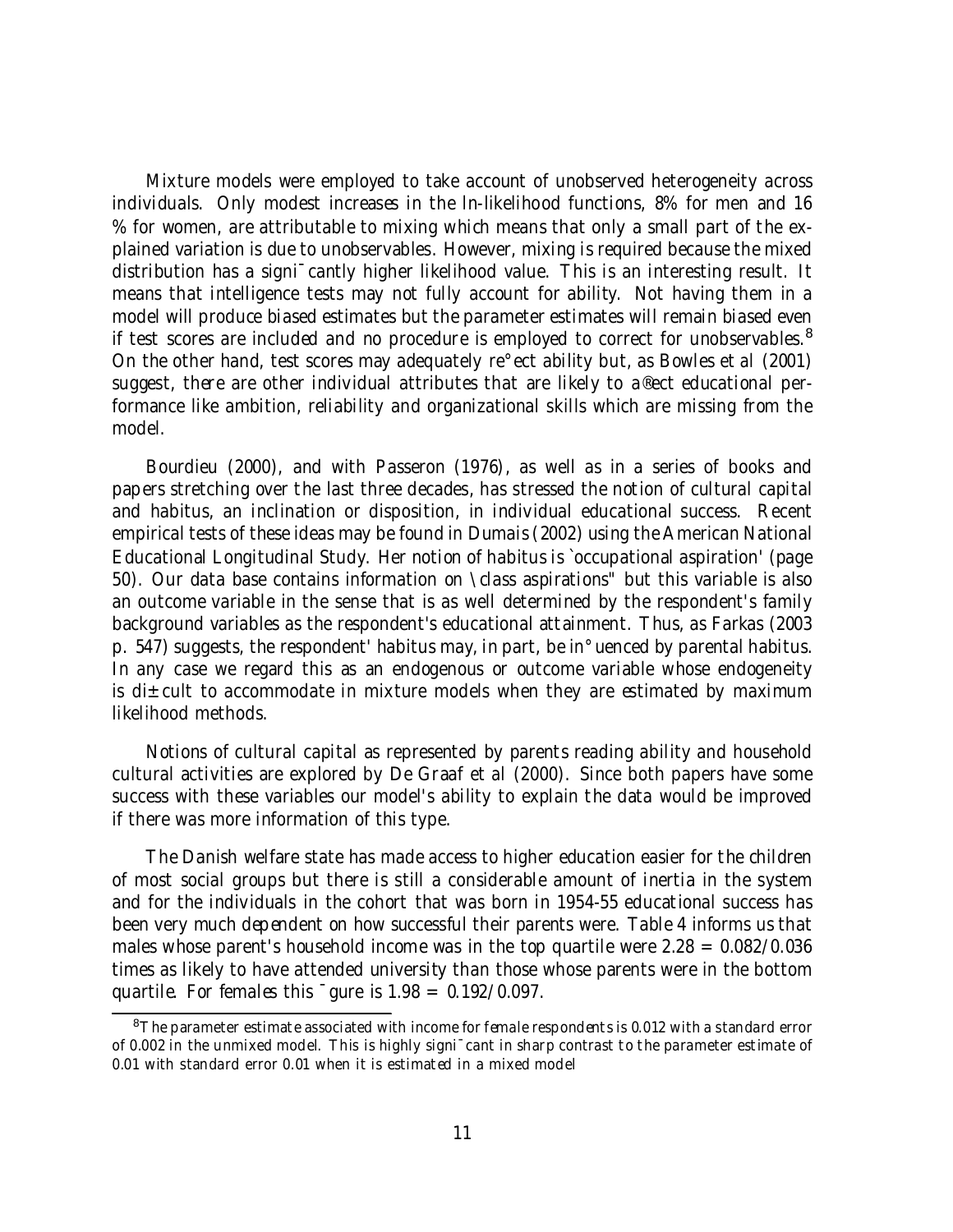Before turning to some of the more complex econometric issues involved in this research we want to compare our results with what other researchers have recently found for European countries. Three problems are common in the papers that relate to our work. They arise because of selection procedures, improper conditioning on endogenous variables, and a failure to account for unobservables.

It is well known in the literature on selection bias, Greene (2003 p. 781), that selecting a subsample based on a variable which is correlated with the variable of interest will lead to biased estimates of the parameters in regression or probability models which seek to explain the variable of interest. For example, consider the decision to attend university conditional on having graduated from high school. Only students with su $\pm$ cient ability can graduate from high school. Ability is also a factor in the decision to attend university. Graduating from high school is, thus, a selection process which eliminates low ability individuals from the sample. Unless something is done to address this selection problem biased parameter estimates will be obtained when a probability model is applied to the sample of high school graduates to explain their attendance at university. On the other hand, no problems arise when a model involving the three categories: non-graduate, graduate-not at university, and graduate-at university is estimated.

It is important to distinguish between endogenous variables and exogenous variables. Including an endogenous variable as a regressor usually requires a procedure to deal with the correlation between it and the error term in the equation. Failure to do this will lead to inconsistent parameter estimates.

Papers by Hansen (1997) using Norwegian data and Davies et al (2002) using Danish data ignore these selection problems. Both ¯nd that parental background variables are important in the determination of educational outcomes. Davies et al also ¯nd self-reported ability to be signi<sup>-</sup>cant. Furthermore, there is no attempt to deal with unobservables in these two papers. Breen and Jonsson (2000) examine Swedish register data and constructed probability models of educational outcomes which take account of the path that an individual takes through the system. This is, in principle, an interesting idea since it reduces the complexity of the analysis. But there is a cost; paths are represented by set of dummy variables which are included as regressors in the outcome probabilities. This procedure treats previous decisions as being exogenous which they are not (improper conditioning on an endogenous variable), precisely, because they are decisions which individuals made at earlier stages. This is a speci¯cation error and it leads to parameter biases which can be very large. On the other hand, the authors control for unobservable e®ects and there are no selection problems. See page 767 of their paper.

Lauer (2003) examines French and German data in a model which includes two stages, each of which is ordered in Cameron-Heckman fashion by utility. Unlike Breen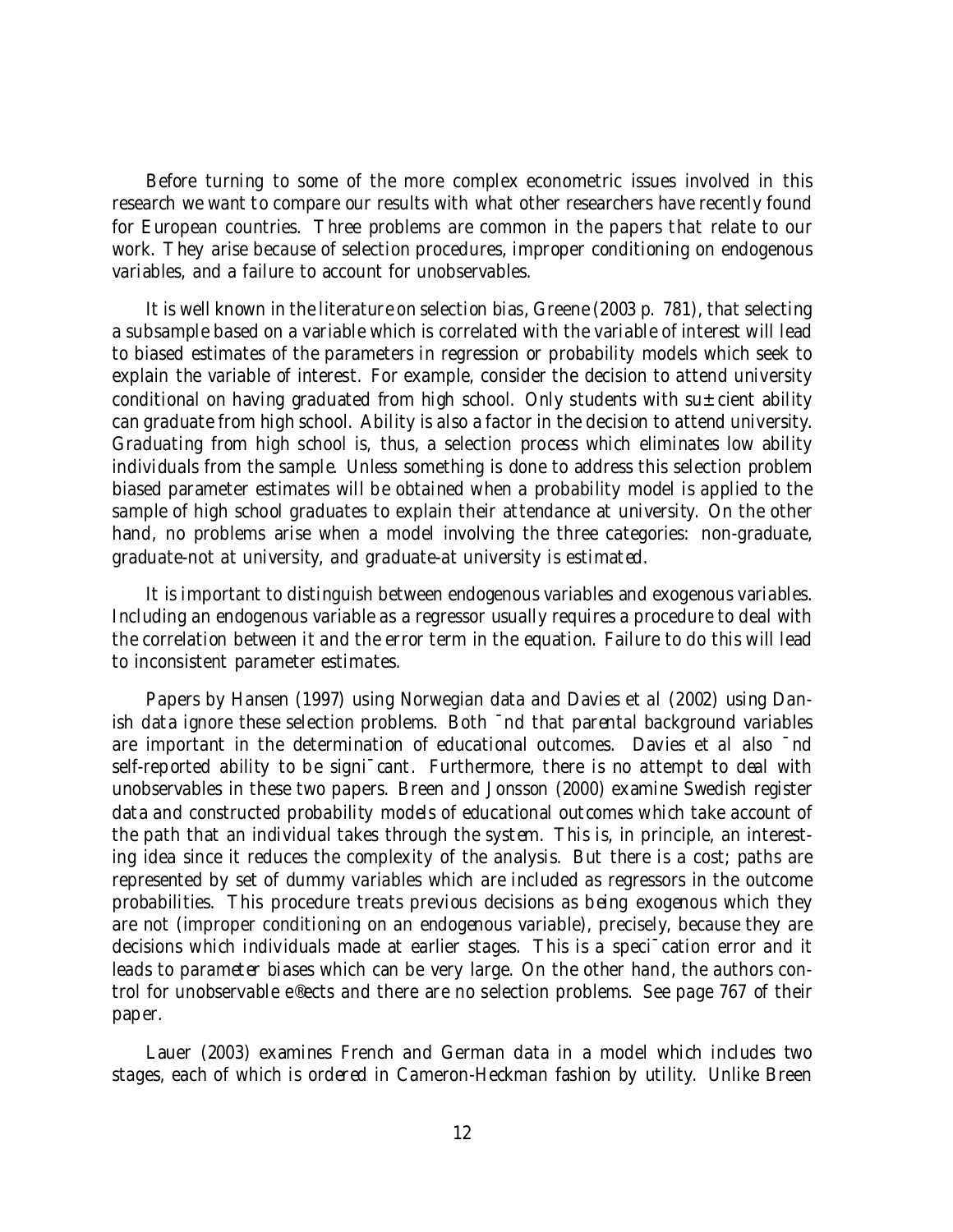and Jonsson, both states (secondary schooling and ¯nal education) are explained simultaneously in a bivariate model. This procedure by construction, eliminates both the selection problem and the endogeneity problem. Her results are similar to ours except that we ¯nd no decline in the importance of family background variables as the level of education rises. There is no control for unobservables in her model but this is not surprising since the model is already very complex.

Finally, turning to econometric issues, a number of statistical tests were performed which justify our preferred speci<sup>-</sup>cation. First, as we noted in footnote 11, genders have to be treated separately. Likelihood ratio tests never supported pooled estimates in any of the models even when a gender dummy was included. Secondly, unobserved heterogeneity was represented by two-point discrete distributions whose means were linear functions of all the regressors. Standard practice involving this technique is to allow the two mean functions to have di®erent intercept terms. This speci¯cation was rejected for a more general representation which allows the unobservables to be correlated with family background variables. Three point distributions were also considered. For both genders including an additional component in the mixture distribution did not lead to a signi¯cant increase in the likelihood function.

Although the ordered probability formulation for the categorical data has much intuitive appeal we considered the possibility that it was too restrictive by estimating a multinomial logit model. Using non-nested tests developed by Vuong (1989 p. 318) we rejected the logit formulation on both the Schwartz and Akaike criteria.<sup>9</sup> The Mare transition model was also not considered since Danish educational alternatives are not sequential.

## 4 Acknowledgment

Financial support from the Danish Research Council is gratefully acknowledged. We thank G¿sta Esping-Andersen, Claudia Buchman, Jens Bonke, Else Christensen, Anders Holm, J¿rgen S¿ndergaard for comments on an earlier version

<sup>&</sup>lt;sup>9</sup>Vuong recommends a t test in a regression of the di®erences in the In-likelihood functions on a constant term. The t statistics for men and for men and women are 1.48 and 1.24, respectively which means that the mixed ordered probability model ¯ts the data as well as the unordered logit mode. Since there are 46 more parameters in the logit model the mixed ordered probit models are preferred.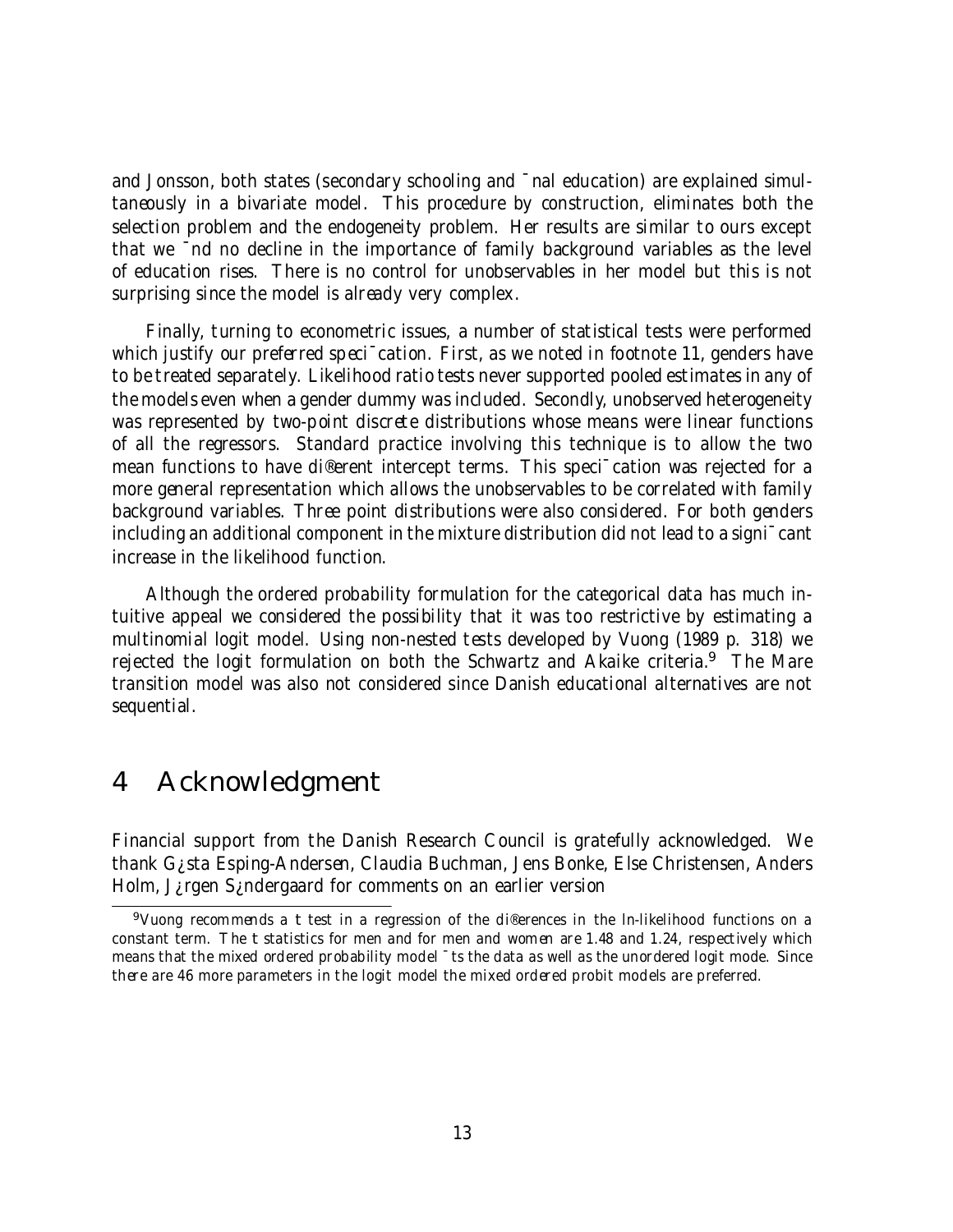### References

- [1] Arrow, K.J, S. Bowles and S. Durlauf (2000). Meritocracy and Economic Inequality. Princeton University Press, Princeton.
- [2] Blossfeld, H-P. and Y. Shavit (1993). Persistent Inequality: Changing Educational Attainment in Thirteen Countries, Westview Press, Boulder Co.
- [3] Bourdieu, P. (2000). Pascalian Meditations. Polity Press, Cambridge.
- [4] Bourdieu, P. and J-C. Passeron (1977). Reproduction in Education, Society, and Culture. Sage Publications, London.
- [5] Bowles, S., H. Gintis and M. Osborne (2001). \The Determinants of Earnings: A Behavioral Approach", Journal of Economic Literature, XXXIX, 1137-1176
- [6] Breen, R. and J.O. Jonsson (2000). \Analyzing Educational Careers: A Multinomial Transition Model", American Sociological Review, 65 754-772.
- [7] Cameron, S V. and J.J. Heckman (1998). \Life Cycle Schooling and Dynamic Selection Bias: Models and Evidence for Five Cohorts of American Males. Journal of Political Economy, 106, 262-333.
- [8] Conley, Dalton (2001). \Capital For College: Parental Assets and Post-Secondary Schooling".

Sociology of Education, 74, 59-72.

- [9] Davies, R., E. Heinesen and A. Holm (2002). \The Relative Risk Aversion Hypothesis of Educational Choice", Journal of Population Economics 15, 683-713.
- [10] Dearden, L., S. Machin and H. Reed. (1997). \Intergenerational Mobility In Britain", The Economic Journal, 107: 47-66.
- [11] De Graaf, N. G., P.M. De Graaf, and G. Kraaykamp (2000). \Parental Cultural Capital and Educational Attainment: A Re¯nement of the Cultural Capital Perspective" Sociology of Education, 73, 93-111.
- [12] Dumais, S. A. (2002). \Cultural Capital, Gender, and School Success: The Role of Habitus" Sociology of Education, 75, 44-68.
- [13] Ermisch, J. and Franco Francesconi (2001). \Family Matters: Impacts of Family Background on Educational Attainment" Economica, 68, 137-156.
- [14] Farkas, G. (2003) \Cognitive Skills and Noncognitive Traits and Behaviors in Stratifaction Processes". Annual Review of Sociology. 29, 541-62.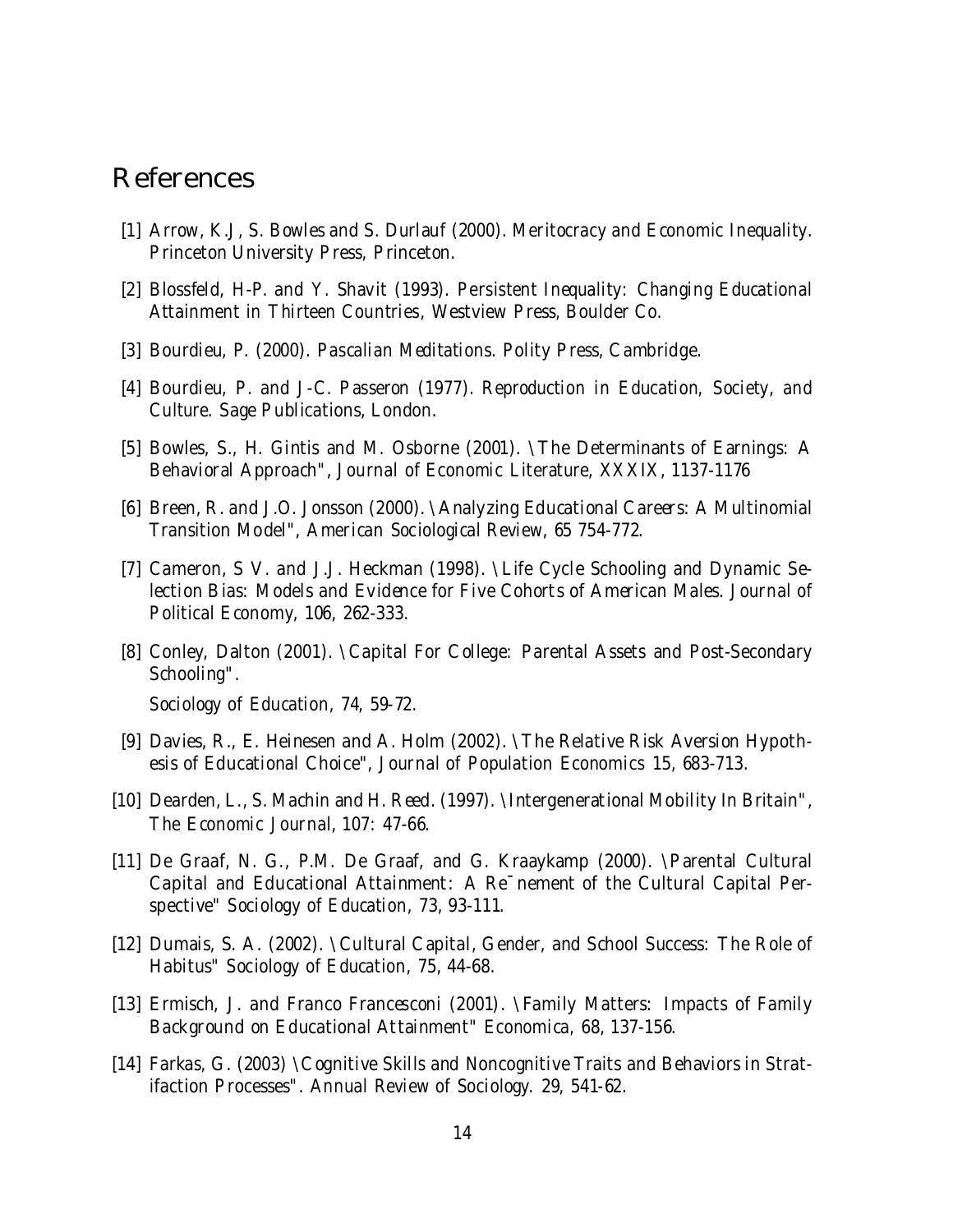- [15] Featherman, D. L., R. M. Hauser W. H. Sewell. (1975). Schooling and Achievement in American Society, Academic Press, New York.
- [16] Fischer, C., M. Hout, M.S. Jankowski, S.R. Lucas, A. Swidler, and K. Voss. (1996). Inequality by Design: Cracking the Bell Curve Myth, Princeton University Press, Princeton.
- [17] Greene. W.H. (2003) Econometric Analysis 5<sup>th</sup> ed. Prentice-Hall Upper Saddle River. New Jersey.
- [18] Hansen, E. J. (1995). En generation blev voksen, Copenhagen: Socialforskningsinstituttet, report 95: 8 (English summary 1996).
- [19] Hansen, M. N. (1997). \Social and Economic Inequality in the Educational Career: Do the E®ects of Social Background Characteristics Decline? European Sociological Review 13, 305-320.
- [20] Haveman, R. and B. Wolfe (1995).\The Determinants of Childrens' Attainments: A Review of Methods and Findings", Journal of Economic Literature, 33, 1829-1878
- [21] Heckman, J.J. and Burton Singer (1984). \A Method for Minimizing the Impact of Distributional Assumptions in Econometric Models for Duration Data" Econometrica 52, 271-320.
- [22] Herrnstein, R. and C. Murray. (1994). The Bell Curve. Free Press, New York.
- [23] Korenman, S and C. Winship. (2000). \A Re-analysis of The Bell Curve: Intelligence, Family Background, and Schooling", Ch. 7 in Meritocracy and Economic Inequality, edited by Arrow K., S. Bowles and S. Durlauf. Princeton University Press, Princeton
- [24] Lauer, C. (2003). \Family Background, Cohort, and Education: A French-German Comparison Based on a Multivariate Ordered Probit Model of Educational Attainment" Labour Economics. 10, 231-251.
- [25] Mare, R. D. (1980) \Social Background and School Continuation Decisions", Journal of the American Statistical Association, 75 295-305.
- [26] McIntosh, J. and M. D. Munk (2002). \Mobility: A Critical Appraisal" SFI Working Paper 11.
- [27] Marks, G. and J McMillan (2003). \Declining inequality? The changing impact of socio-economic background and ability on education in Australia". British Journal of Sociology 54, 453-471.